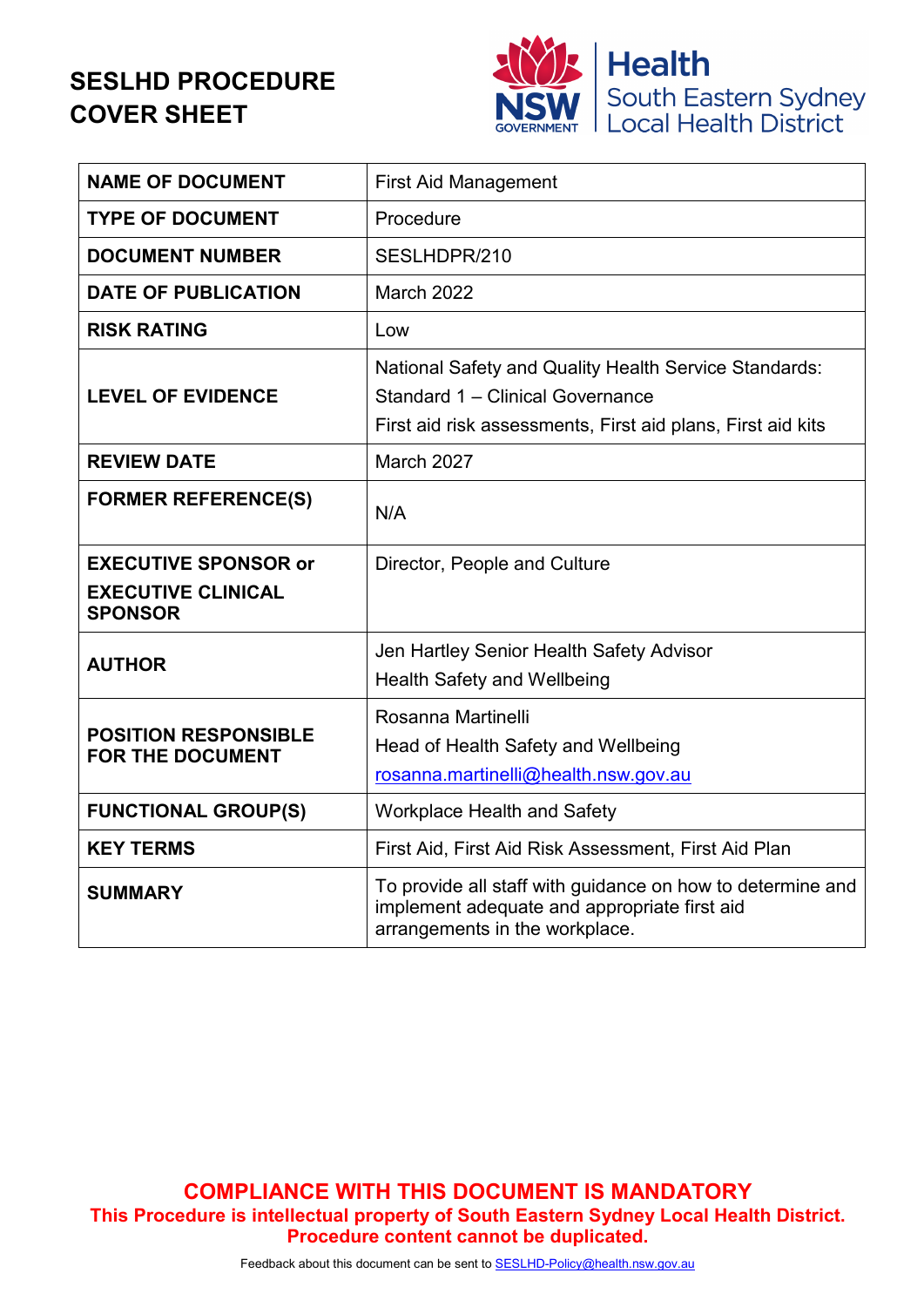## **1. POLICY STATEMENT**

This procedure has been developed to assist with the implementation of the Information Sheet - [Provision of First Aid Facilities and Personnel,](http://internal.health.nsw.gov.au/jobs/safety/pdfs/InfoShetFirstAidFacilities.pdf) from NSW Ministry of Health and based on the requirements of the [Code of Practice First Aid in the Workplace from](http://internal.health.nsw.gov.au/jobs/safety/pdfs/InfoShetFirstAidFacilities.pdf)  [SafeWork NSW.](http://internal.health.nsw.gov.au/jobs/safety/pdfs/InfoShetFirstAidFacilities.pdf) It is intended to provide guidance to all staff / workers who operate at South Eastern Sydney Local Health District (SESLHD) facilities and services.

### **2. BACKGROUND**

To provide all staff / workers with guidance on how to determine and implement adequate and appropriate first aid arrangements for other staff / workers whilst on SESLHD facilities and services that require a first aid kit.

### **3. DEFINITIONS**

Refer to Appendix 1 – Definitions.

# **4. RESPONSIBILITIES**

### **Employees will:**

- Take reasonable steps for their own health and safety, comply with Health Safety and Wellbeing policies and procedures, and ensure they are aware of local arrangements for first aid and emergency medical treatment
- Report any safety related incidents, accidents, hazards, risks or concerns to their manager, a health and safety partner and / iMS+ safety reporting system.

### **Trained First Aider will**:

- Provide initial treatment to injured or ill staff / workers consistent with the First Aiders level of training and competence
- A first aider will not refuse any reasonable request for assistance in the provision of first aid to any co-worker in respect to illness or injury at work
- All First Aiders must hold a current First Aid Certificate
- Assist the Department/Unit manager with restocking of first aid kits
- Report any safety related incidents, accidents, hazards, risks or concerns to their manager, a health and safety partner and / iMS+ safety reporting system.

### **Line Managers will:**

- Implement and comply with Health Safety and Wellbeing policies and procedures, including ensuring first aid arrangements are in place for the department and ensure workers are aware of the local first aid procedures
- If the department/unit is not a clinical one which physically treats patients, complete the [First Aid Risk Assessment Form](http://seslhdweb.seslhd.health.nsw.gov.au/Forms_and_Templates/Forms/default.asp#Workers_Compensation) and the First Aid Plan
- Ensure that the workplace has an adequate number of first aiders (unless the department is a clinical one which physically treats patients)
- Ensure that First Aid Contacts for the Department/unit are displayed (unless the department is a clinical one which physically treats patients)
- Ensure that the *WHS Regular [Inspection Checklist](http://seslhdweb.seslhd.health.nsw.gov.au/Forms_and_Templates/Forms/default.asp#Workers_Compensation)* is completed monthly and the contents of any first aid kits are checked as part of this
- Ensure that, where relevant the First Aid Plan is displayed on the Health Safety and Wellbeing Noticeboard

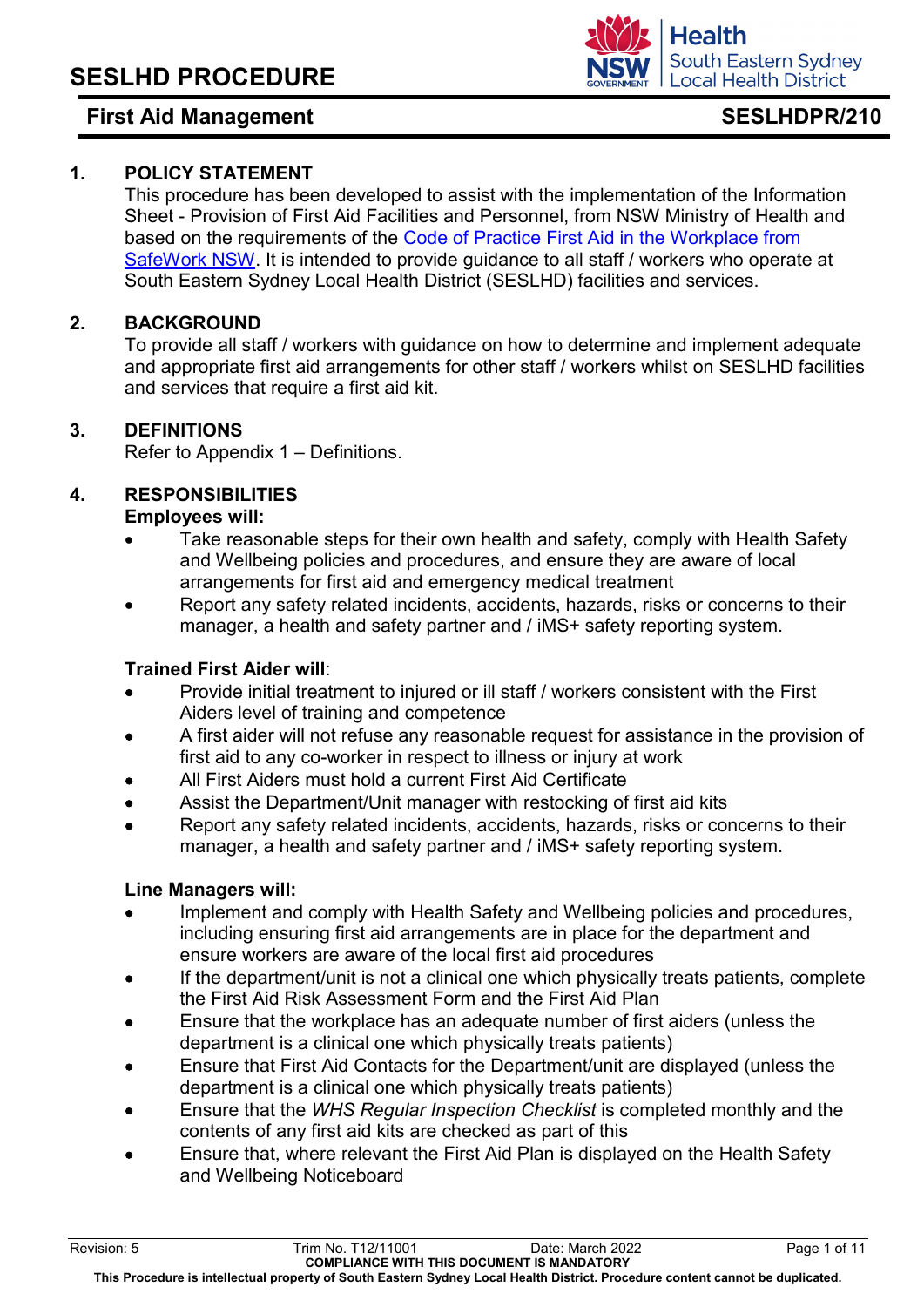

• Report any safety related incidents, accidents, hazards, risks or concerns to their manager, a health and safety partner and / iMS+ safety reporting system.

### **District Managers/ Service Managers will**:

- Assist manager and workers to implement first aid requirements and to consult with other duty holders to ensure there is a plan for the management of first aid to workers within areas in control of the organisation
- Ensure that any safety related incidents, accidents, hazards, risks or concerns are reported to their manager, a health and safety partner and / iMS+ safety reporting system.

### **Chief Executive will:**

- Ensure Health Safety and Wellbeing policies and procedures are in place to achieve Health Safety and Wellbeing objectives and legal obligations
- Ensure there are systems and processes in place for first aid plans and ensure these are in place prior to staff / workers commencing work at SESLHD facilities and services as required.

### **5. PROCEDURE**

First Aid involves the initial and immediate attention to a person suffering an injury or illness and can include the treatment of minor injuries or the provision of initial emergency treatment until further medical assistance can be obtained.

Under the NSW WHS Regulation, Chapter 3, First Aid, a business must ensure that first aid equipment is located at the workplace, including vehicles and any contractors or third party workplaces located on any SESLHD facilities. There must be arrangements made for any SESLHD facilities requiring a first aid kit, to be able to provide adequate first aid to someone who sustains an injury or illness at its facilities and worksites, and have access to further medical assistance where required.

### **These arrangements must include:**

- Access to a first aid kit (or equivalent supplies)
- Additional first aid arrangements for specific injuries/illnesses that might occur in relation to the type of work activities and associated hazards
- Trained first aid personnel (where more than 25 persons are employed at that place of work) Refer to 5.8 Trained First Aiders for more detail
- A first aid room (where required).

### **Determining First Aid Requirements**

Within SESLHD facilities, emergency departments and clinical departments which physically treat patients, meet the requirements of the NSW Work Health and Safety (WHS) Regulation. All other departments are required to conduct a risk assessment in consultation with workers using F122 - First Aid Risk Assessment Form to determine if they require a first aid kit and/or trained first aid personnel.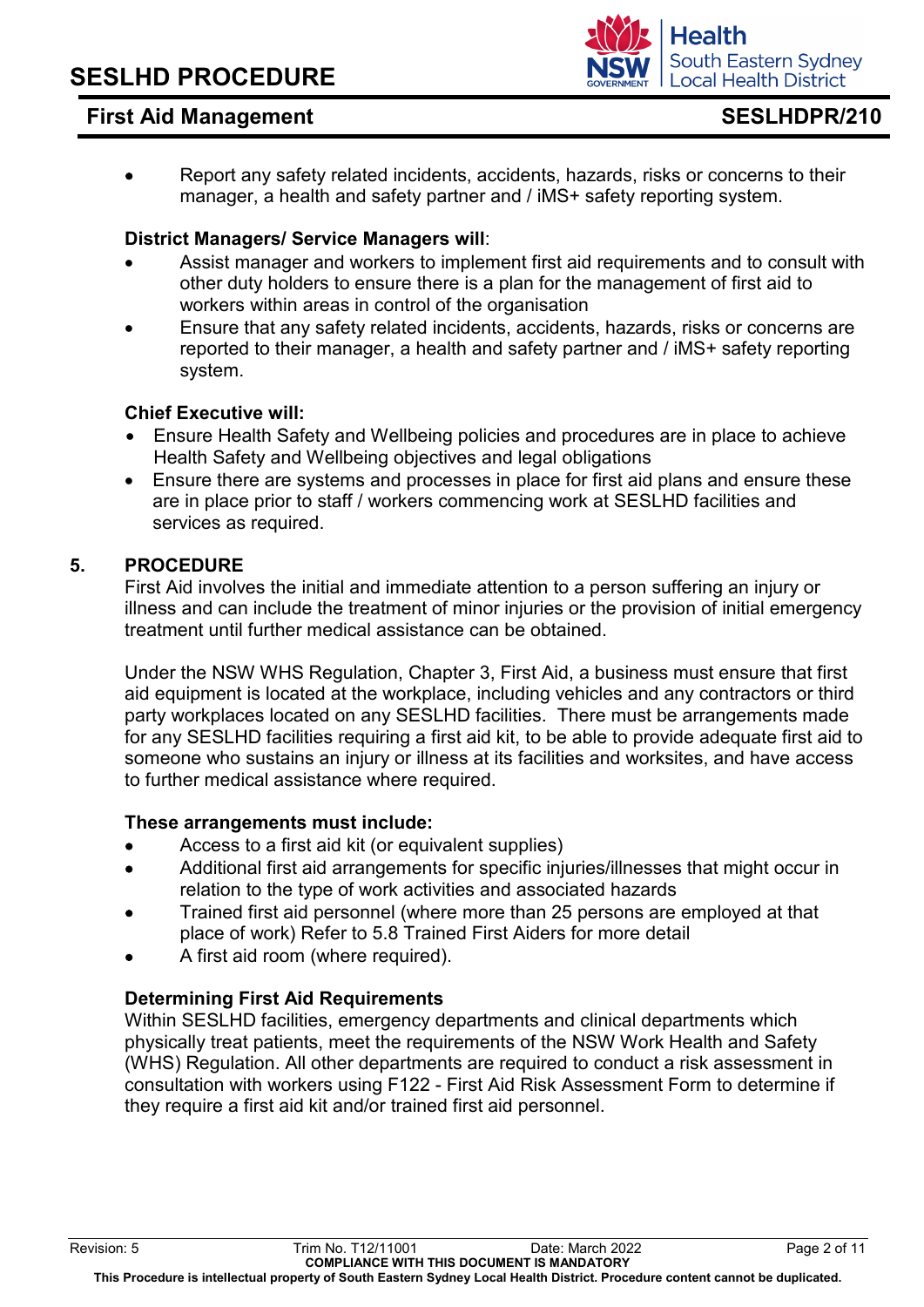

The First Aid Risk Assessment will help determine the:

- type of first aid kits and any other equipment or resources required based on the number of workers and type of work being performed
- number of first aid kits and where they should be located so that all workers have easy access to first aid when required
- need for a First Aid Room based on access to emergency treatment and the type of injuries/illnesses that could be sustained
- number of trained first aid personnel required and required availability
- response procedures to be followed when an incident occurs which requires first aid.

### **Additional Equipment and Resources**

Below is a guide to potential hazards and risks, and additional first aid resources and equipment that should be considered for work areas exposed to these hazards and risks.

Where it is not practical to have the additional resources / equipment located at the workplace, they should be available onsite i.e. a Defibrillator may be arranged through the internal Medical Emergency Response Team (Code Blue).

| Nature of the work being carried out and the nature of the hazards at the<br>workplace |                                                                                                                                                                                                                          |                                                                                                  |  |  |  |  |
|----------------------------------------------------------------------------------------|--------------------------------------------------------------------------------------------------------------------------------------------------------------------------------------------------------------------------|--------------------------------------------------------------------------------------------------|--|--|--|--|
| <b>Hazards</b>                                                                         | How the hazard could cause harm                                                                                                                                                                                          | <b>Additional first aid</b><br>resources/equipment                                               |  |  |  |  |
| <b>Manual tasks</b>                                                                    | Overexertion can cause muscular strain                                                                                                                                                                                   | <b>Mobility equipment</b><br>(Wheelchair, portable<br>stretcher etc.)                            |  |  |  |  |
| Working at<br>Height                                                                   | Slips, trips and falls can cause fractures,<br>bruises, lacerations, dislocations,<br>concussion.                                                                                                                        | Stabilizing neck collar<br><b>Mobility equipment</b><br>(Wheelchair, portable<br>stretcher etc.) |  |  |  |  |
| Electricity                                                                            | Potential ignition source could cause<br>injuries from fire. Exposure to live<br>electrical wires can cause shock, burns<br>and cardiac arrest.                                                                          | Automatic defibrillators<br><b>Burns Module</b>                                                  |  |  |  |  |
| Machinery<br>and<br>equipment                                                          | Being hit by moving vehicles, or being<br>caught by moving parts of machinery can<br>cause fractures, amputation, bruises,<br>lacerations, dislocations.                                                                 | Automatic defibrillators<br><b>Burns Module Mobility</b><br>equipment, Wheelchair etc.           |  |  |  |  |
| <b>Hazardous</b><br>chemicals                                                          | Hazardous chemicals Toxic or corrosive<br>chemicals may be inhaled, contact skin<br>or eyes causing poisoning, chemical<br>burns, irritation. Flammable chemicals<br>could result in injuries from fire or<br>explosion. | Eye wash and shower<br>equipment Burns Module                                                    |  |  |  |  |
| Extreme<br>temperatures                                                                | Hot surfaces and materials can cause<br>burns. Exposure to heat can cause heat                                                                                                                                           | <b>Burns Module Additional</b><br>blankets                                                       |  |  |  |  |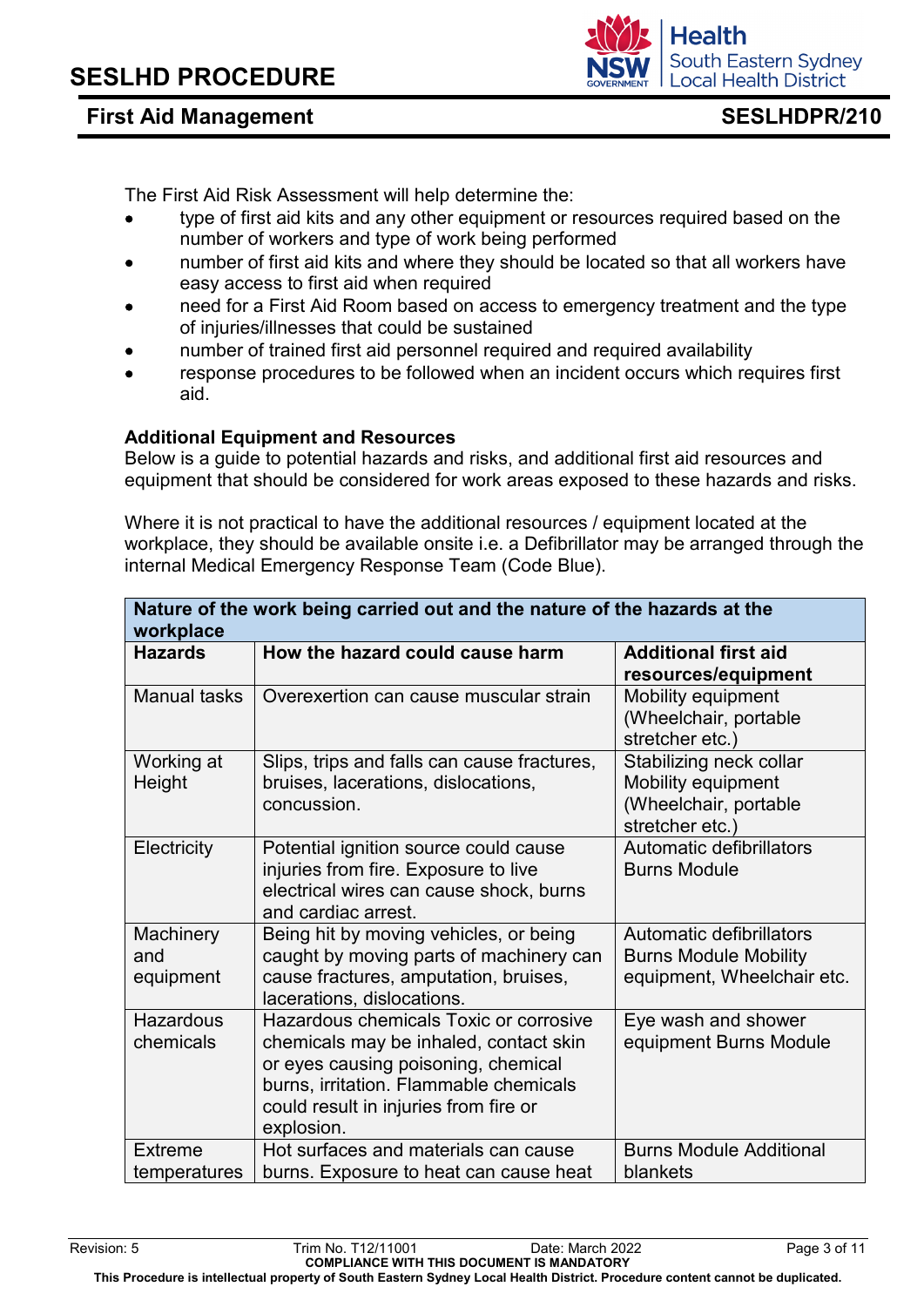**workplace**

Refer to *Appendix 2 - Contents for a First Aid Kit* outlining first aid kit requirements and additional module requirements.

Animals Bites, stings, kicks, scratches | Outdoor work module

**Nature of the work being carried out and the nature of the hazards at the** 

### **Implementation**

After completing the *First Aid Risk Assessment* (see section 5.1) all non-clinical departments, and clinical departments which do not treat patients for physical conditions must prepare a documented *First Aid Plan* (Form F123), in consultation with workers, which outlines the general procedure workers are to follow, along with any additional first aid equipment or special arrangements for the work area. In clinical Departments which physically treat patients, injuries to workers will be treated as would injuries to patients and the injury and treatment must be documented in IIMS.

### **First Aid Signage**

Signs must be clearly displayed in the workplace to indicate the location of specific first aid kits or rooms and will include a white cross on a green background, to be compliant with AS1319 Safety Signs for the Occupational Environment.

### **Communication of First Aid Requirements**

First aid arrangements must be communicated to all workers in the workplace, and should occur as part of the induction to the workplace, and in non-clinical areas or clinical areas which do not treat patients physically will include communication on the *First Aid Plan*  (Form F123). This must also be posted on the Health Safety and Wellbeing noticeboard.

### **Recording First Aid Treatment**

A record of any first aid treatment that has been provided must be kept and recorded into the Incident Information Management System (iMS+). This will form the Register of Injuries. The person completing the report must complete the general details of the incident and injury / illness, along with the following sections:

- **'**Medical attention' indicating the level of medical attention provided, i.e. First Aid only, examined and treated within the Emergency Department, specialist medical treatment
- Name of person / department providing medical attention
- Initial action taken, outlining the type of first aid treatment provided e.g. bandaged applied to laceration on forearm.

The First Aid records must be kept for 5 years in accordance with F126 - *WHS Record Keeping Matrix*; and be made readily accessible to SafeWork NSW Inspectors on request

### stress and fatigue. Exposure to extreme cold can cause hypothermia and frost bite. Radiation Welding arc flashes, ionizing radiation and lasers can cause burns

Burns Module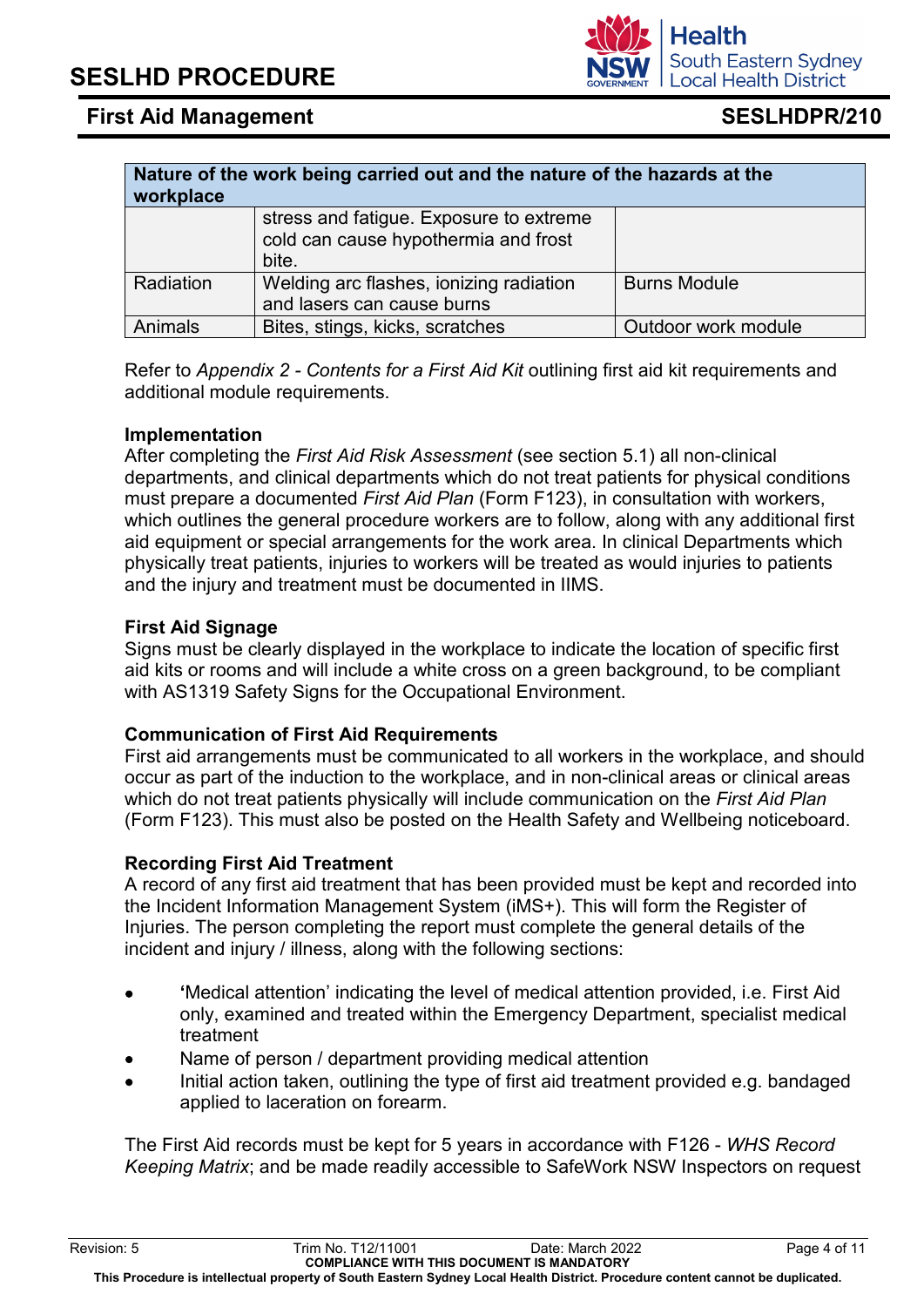### **Health South Eastern Sydney Local Health District**

### **Maintenance of First Aid Kit and Equipment Contents**

Where first aid kit is in place, the kit should be managed by a nominated person (usually a first aider). Any person using the first aid kit is responsible to documenting items that are removed.

The contents of the first aid kit must be checked monthly as part of the monthly WHS Regular Workplace Inspection on the *WHS Regular Inspection Checklist*, and stock replenished as required.

A record of the inventory is to be kept with the first aid kit and this record will include any additional first aid equipment. *Appendix 2 - Contents for a First Aid Kit* is provided as a sample document for this purpose.

### **Trained First Aiders**

Under the WHS Regulation 2017, a business ensure workers have access to first aid equipment and facilities and that adequate numbers of people are trained to administer first aid or adequate access taking into account nature of work, hazards, size and location of workplace and the number and composition of the workers and others in the workplace, and to provide trained first aid personnel where more than 25 persons are employed at a place of work. A trained first aider can be:

- a person who holds a nationally recognised Statement/s of Attainment issued by a Registered Training Organisation (RTO) for the nationally endorsed first aid unit/s of competency i.e. Apply First Aid, Apply Advanced First Aid
- a registered nurse with annual CPR Training
- a medical practitioner with annual CPR Training

First aid qualifications obtained through RTO must be renewed every three years and the first aider is also required to complete an annual CPR assessment.

Clinical areas where there are qualified medical officers who physically treat patients are required to maintain CPR qualifications annually, so additionally trained first aiders are not required.

### **Review of the First Aid Procedures**

A regular review should be conducted to evaluate whether the first aid arrangements are effective and appropriate for the first aid treatment needs of the workplace, which will be conducted at least every six months, or when a significant change to the workplace occurs or is proposed, or whenever there is evidence that the first aid arrangements are no longer adequate.

The review should include whether the first aid supplies are adequate, current and fit for purpose, and if the arrangements are still suitable. The review must be documented, which can be inclusion of the first aid plan/arrangements review being tabled and minuted at team meeting.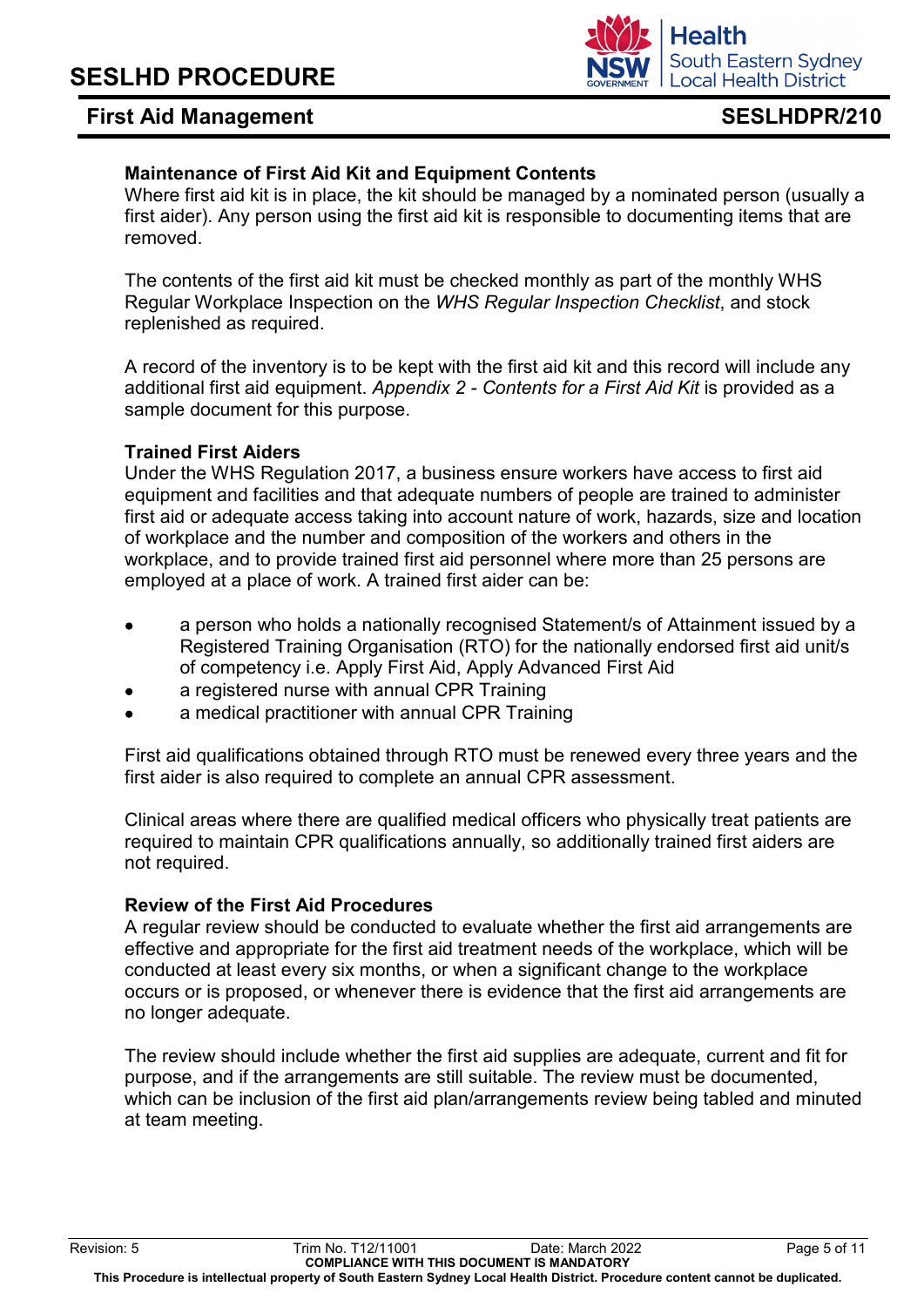

### **6. AUDIT**

The Ministry of Health Work Health and Safety Audit program conducted every two years, will audit compliance to this procedure including:

- Non clinical departments and clinical departments which do not physically treat patients, have both a current First Aid Risk Assessment and a First Aid Plan (Form F123) in place
- The First Aid Plan (Form F123) (where one is required) is displayed on the Health Safety and Wellbeing Noticeboard
- First aid contacts have been included on the First Aid Plan (Form F123)
- First aid incidents are being reported and recorded in the iMS+ safety reporting system
- First aid kits have been inspected and replenished as part of the Monthly Safety Workplace Inspections
- The monthly Safety Workplace Inspection using the *WHS Regular Inspection Checklist* includes monitoring the contents and suitability of the first aid kit.

### **7. REFERENCES**

### **External**

AS1319 – 1994 Safety Signs for the Occupational Environment Code of Practice - [First Aid in the Workplace](https://www.safework.nsw.gov.au/__data/assets/pdf_file/0015/52152/First-aid-in-the-workplace-COP.pdf) [Work Health and Safety Act 2011](https://legislation.nsw.gov.au/view/html/inforce/current/act-2011-010)  [Work Health and Safety Regulation 2017](https://legislation.nsw.gov.au/view/html/inforce/current/sl-2017-0404) [NSW Health Policy Directive PD2018\\_013 -](https://www1.health.nsw.gov.au/pds/Pages/doc.aspx?dn=PD2018_013) Work Health and Safety: Better Practice **[Procedures](https://www1.health.nsw.gov.au/pds/Pages/doc.aspx?dn=PD2018_013)** 

### **Internal**

[Appendix 1](#page-7-0) – Definitions Appendix 2 – [Contents for a First Aid Kit](#page-10-0) Appendix 3 – [Additional kits and modules](#page-11-0) [First Aid Risk Assessment Form](http://seslhdweb.seslhd.health.nsw.gov.au/Forms_and_Templates/Forms/default.asp#Workers_Compensation)  [First Aid Plan](http://seslhdweb.seslhd.health.nsw.gov.au/Forms_and_Templates/Forms/default.asp#Workers_Compensation) WHS Record [Keeping Matrix](http://seslhdweb.seslhd.health.nsw.gov.au/Forms_and_Templates/Forms/default.asp#Workers_Compensation) [WHS Regular Inspection Checklist](http://seslhdweb.seslhd.health.nsw.gov.au/Forms_and_Templates/Forms/default.asp#Workers_Compensation)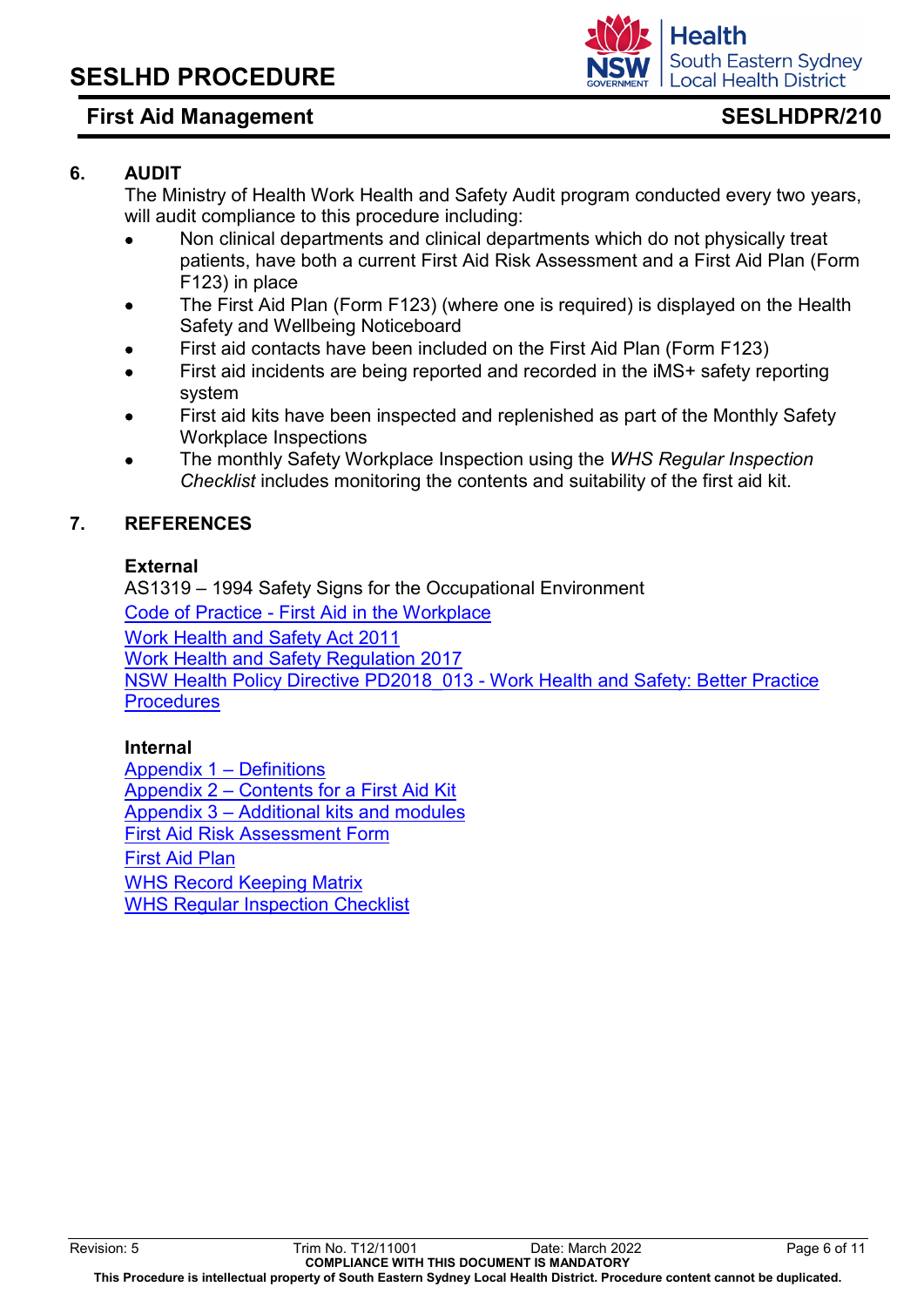

### **8. REVISION AND APPROVAL HISTORY**

<span id="page-7-0"></span>

| <b>Date</b>       | <b>Revision</b><br>No. | <b>Author and Approval</b>                                                                                                                                                                                                      |
|-------------------|------------------------|---------------------------------------------------------------------------------------------------------------------------------------------------------------------------------------------------------------------------------|
| October 2012      | 0                      | P Kuszelyk – Updated to reflect new WHS Act, Regulations<br>and Code of Practice and change to Local Health District.<br>Links to forms updated.                                                                                |
| February 2013     |                        | P Kuszelyk - Updated to reflect First Aid Information sheet<br>issued by MoH                                                                                                                                                    |
| <b>July 2015</b>  | 2                      | P Kuszelyk - internal review and update based on user<br>feedback.                                                                                                                                                              |
| September 2017    | 3                      | Desktop Revision and Links Update<br>John Parkinson, WHS Consultant                                                                                                                                                             |
| October 2017      | 3                      | Updates endorsed by Executive Sponsor                                                                                                                                                                                           |
| <b>June 2020</b>  | 4                      | Risk rating reduced to Low Risk. Review date amended to<br>November 2022 to align to Low Risk. Executive Sponsor<br>updated from Director, Workforce Services to Director People<br>and Culture. Approved by Executive Sponsor. |
| February 2022     | 5                      | Minor review and update links, terminology, titles and<br>legislative requirements by Senior Health and Safety Partner,<br>Jen Hartley.                                                                                         |
| <b>March 2022</b> | 5                      | Approved by Executive Sponsor.                                                                                                                                                                                                  |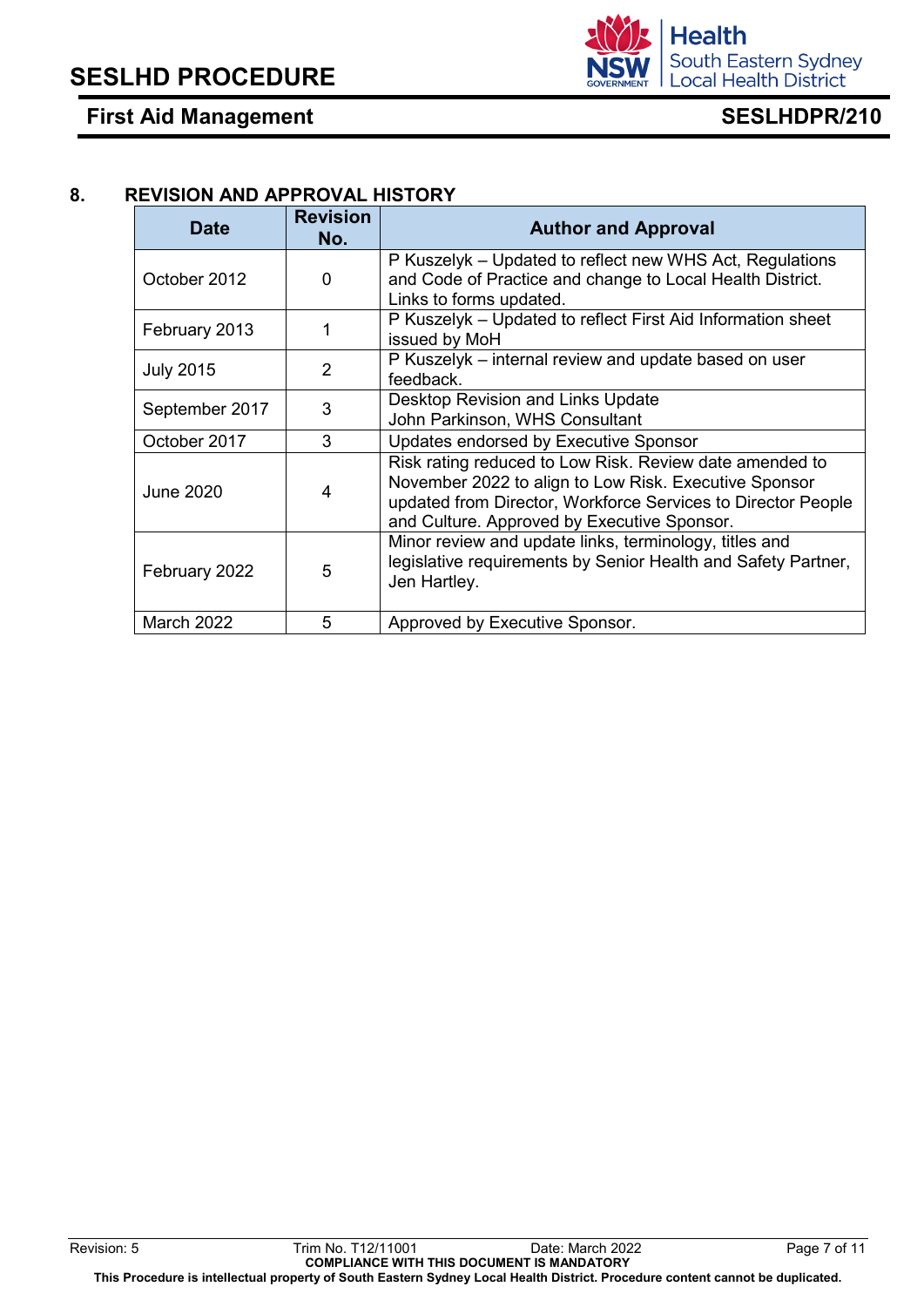South Eastern Sydney **Local Health District** 

**Health** 

# **Appendix 1 - Definitions**

| <b>Key Term</b>            | <b>Definition</b>                                                                                                                          |
|----------------------------|--------------------------------------------------------------------------------------------------------------------------------------------|
| <b>First aid</b>           | Is the immediate treatment or care given to a person suffering from                                                                        |
|                            | an injury or illness until more advanced care is provided or the                                                                           |
|                            | person recovers                                                                                                                            |
| <b>First aider</b>         | A person who has successfully completed a nationally accredited                                                                            |
|                            | training course or an equivalent level of training that has given them                                                                     |
|                            | the competencies required to administer first aid                                                                                          |
| <b>First aid equipment</b> | Includes first aid kits and other equipment used to treat injuries and<br>illnesses                                                        |
| <b>First aid rooms</b>     | Means a specific room established at the workplace usually where                                                                           |
|                            | there are over 100 workers and a risk assessment indicates that it                                                                         |
|                            | would be difficult to administer appropriate first aid unless a first aid                                                                  |
|                            | room is provided                                                                                                                           |
| <b>High risk workplace</b> | Means a workplace where workers are exposed to hazards that                                                                                |
|                            | could result in serious injury or illness and would require first aid.<br>Examples of workplaces that may be considered high risk are ones |
|                            | in which workers:                                                                                                                          |
|                            | • use hazardous machinery (for example, chainsaws and                                                                                      |
|                            | plaster saws)                                                                                                                              |
|                            | • use hazardous substances (for example, chemical                                                                                          |
|                            | manufacture, laboratories, horticulture, petrol stations and                                                                               |
|                            | food manufacturing)                                                                                                                        |
|                            | • are at risk of falls that could result in serious injury (for                                                                            |
|                            | example, construction)                                                                                                                     |
|                            | • carry out hazardous forms of work (for example, working in                                                                               |
|                            | confined spaces, welding, demolition and electrical work)                                                                                  |
|                            | • are exposed to the risk of physical violence (for example,                                                                               |
|                            | working alone at night, cash handling or having patients who                                                                               |
|                            | are frequently physically aggressive)                                                                                                      |
|                            | • working in or around extreme heat or cold.                                                                                               |
|                            |                                                                                                                                            |
| Low risk workplace         | Means a workplace where workers are not exposed to hazards that                                                                            |
|                            | could result in serious injury or illness such as office areas.                                                                            |
|                            | Potential work-related injuries and illnesses requiring first aid would<br>be minor in nature                                              |
| <b>Staff</b>               | They can be worker, employees, or anything else; together they                                                                             |
|                            | are called staff. Employees are people who are being paid wages or                                                                         |
|                            | salary by their employer whereas, staff are not necessarily being                                                                          |
|                            | paid. Staff includes contractors and volunteers, they do not have to                                                                       |
|                            | be employed but employees have legal status.                                                                                               |
| <b>Worker</b>              | Under the Work Health and Safety Act 2011 (WHS Act), a worker                                                                              |
|                            | includes any person who works, in any capacity, in or as part of the                                                                       |
|                            | business or undertaking.                                                                                                                   |
|                            |                                                                                                                                            |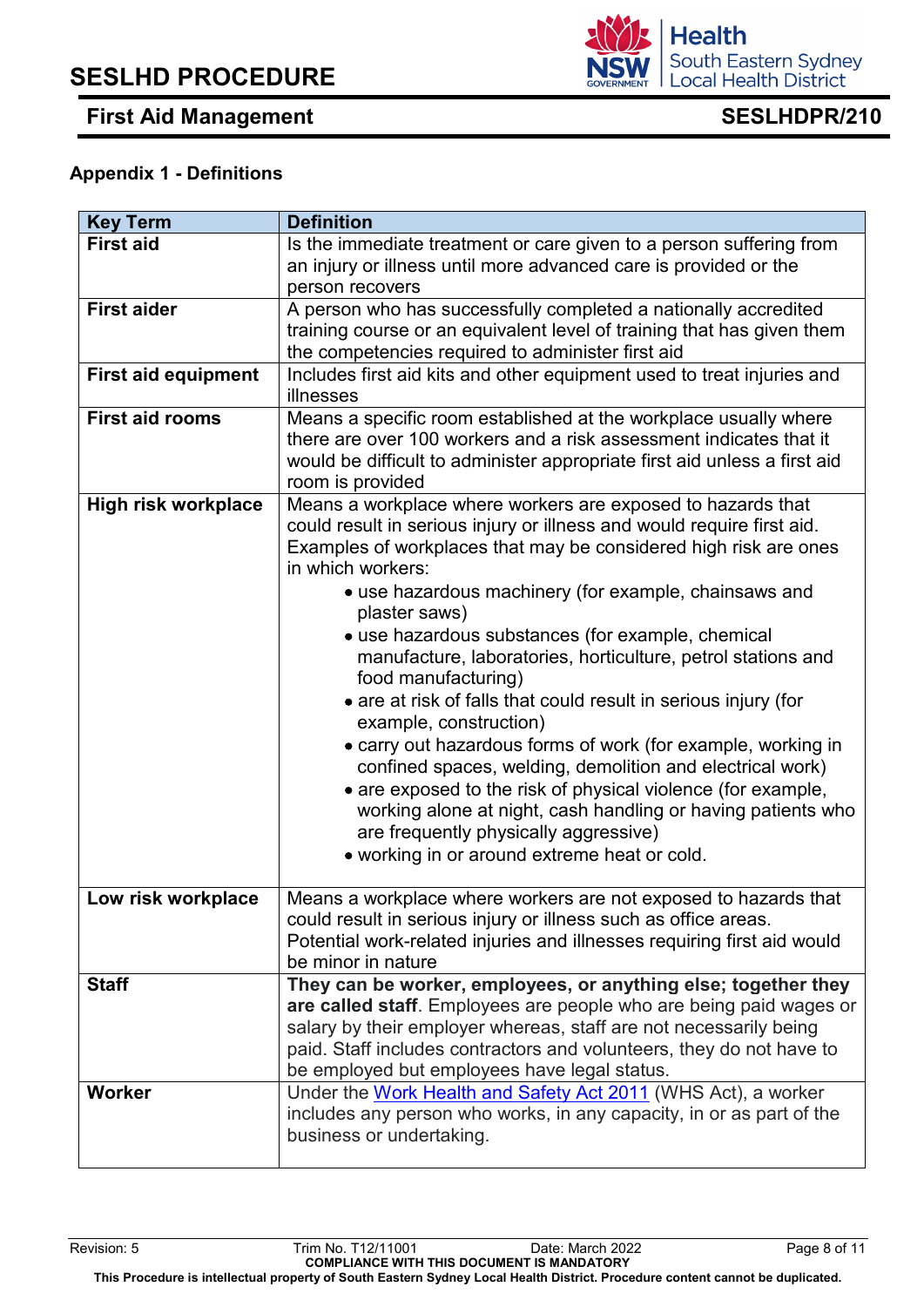|  | employee<br>$\bullet$<br>• independent contractor or subcontractor (or their employee)<br>• employee of a labour hire company<br>• outworker, such as a home-based worker<br>apprentice or trainee<br>$\bullet$<br>• a student gaining work experience<br>volunteer. |
|--|----------------------------------------------------------------------------------------------------------------------------------------------------------------------------------------------------------------------------------------------------------------------|
|--|----------------------------------------------------------------------------------------------------------------------------------------------------------------------------------------------------------------------------------------------------------------------|

# **First Aid Management SESLHDPR/210 Key Term Definition** You are a worker under health and safety legislation if you are an:

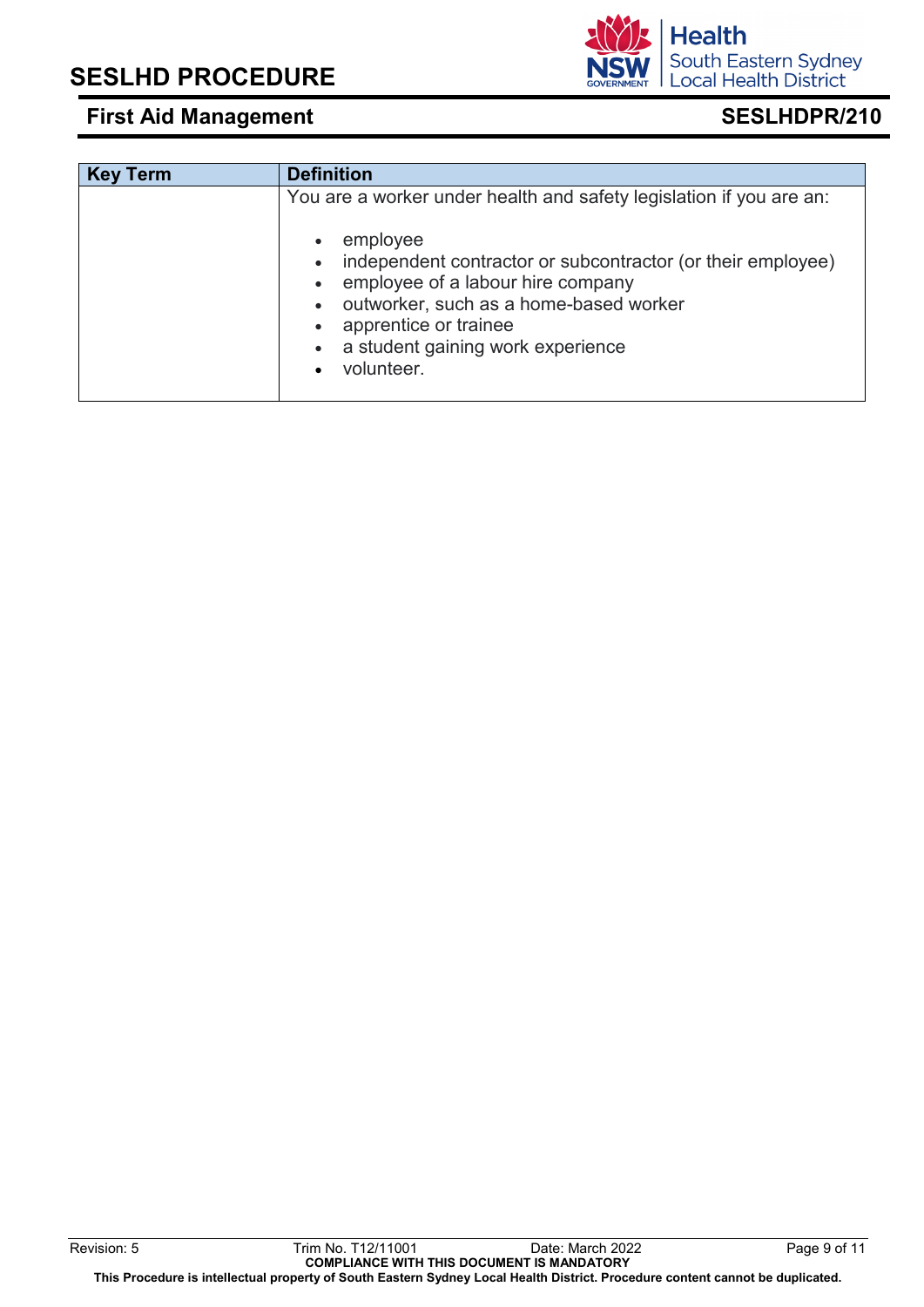# **SESLHD PROCEDURE**



# **First aid arrangements in the workplace <b>SESLHDPR/210 SESLHDPR/210**

<span id="page-10-0"></span>

| Appendix 2 – Contents of First Aid Kit (Form F124 – First Aid Kit – Inspection Checklist)                                                                                              |                              |                                     |                                     |                            |   |   |   |   |                           |   |   |   |              |   |   |
|----------------------------------------------------------------------------------------------------------------------------------------------------------------------------------------|------------------------------|-------------------------------------|-------------------------------------|----------------------------|---|---|---|---|---------------------------|---|---|---|--------------|---|---|
| <b>First Aid Kit Contents</b>                                                                                                                                                          | Type of Kit                  |                                     | <b>Monthly Checks</b>               |                            |   |   |   |   | <insert year=""></insert> |   |   |   |              |   |   |
| <insert department="" name=""></insert>                                                                                                                                                |                              |                                     |                                     | (Initial if items present) |   |   |   |   |                           |   |   |   |              |   |   |
| First Aid Kit A, First Aid Kit B and First Aid Kit C mean a first aid<br>kit containing the following items in the quantity (if any) specified<br>in columns A, B and C, respectively: | First<br>Aid<br><b>Kit A</b> | <b>First</b><br>Aid<br><b>Kit B</b> | <b>First</b><br>Aid<br><b>Kit C</b> | J                          | F | M | A | M | J                         | J | A | S | $\mathbf{o}$ | N | D |
| <b>Contents of First Aid Kits</b>                                                                                                                                                      | A                            | B                                   | C                                   |                            |   |   |   |   |                           |   |   |   |              |   |   |
| Adhesive plastic dressing strips, sterile, packets of 50                                                                                                                               | $\overline{2}$               | 1                                   | $\mathbf 1$                         |                            |   |   |   |   |                           |   |   |   |              |   |   |
| Adhesive dressing tape, 2.5 cm 5 cm                                                                                                                                                    | $\mathbf 1$                  | 1                                   | $\blacksquare$                      |                            |   |   |   |   |                           |   |   |   |              |   |   |
| Bags, plastic, for amputated parts:                                                                                                                                                    |                              |                                     |                                     |                            |   |   |   |   |                           |   |   |   |              |   |   |
| • Small                                                                                                                                                                                | $\overline{2}$               | 1                                   | 1                                   |                            |   |   |   |   |                           |   |   |   |              |   |   |
| Medium<br>$\blacksquare$                                                                                                                                                               | $\mathbf{2}$                 | 1                                   | 1                                   |                            |   |   |   |   |                           |   |   |   |              |   |   |
| - Large                                                                                                                                                                                | $\mathbf{2}$                 | 1                                   |                                     |                            |   |   |   |   |                           |   |   |   |              |   |   |
| Dressings, non-adherent, sterile, 7.5 cm 7.5 cm                                                                                                                                        | 5                            | $\mathbf 2$                         | ۰.                                  |                            |   |   |   |   |                           |   |   |   |              |   |   |
| Eye pads, sterile                                                                                                                                                                      | 5                            | $\mathbf{2}$                        | $\blacksquare$                      |                            |   |   |   |   |                           |   |   |   |              |   |   |
| Gauze bandages:                                                                                                                                                                        |                              |                                     |                                     |                            |   |   |   |   |                           |   |   |   |              |   |   |
| $-5cm$                                                                                                                                                                                 | 3                            | 1                                   | 1                                   |                            |   |   |   |   |                           |   |   |   |              |   |   |
| $10 \text{ cm}$<br>$\blacksquare$                                                                                                                                                      | 3                            | 1                                   |                                     |                            |   |   |   |   |                           |   |   |   |              |   |   |
| Gloves, disposable, single                                                                                                                                                             | 10                           | 4                                   | $\mathbf 2$                         |                            |   |   |   |   |                           |   |   |   |              |   |   |
| Rescue blanket, silver space                                                                                                                                                           | 1                            | 1                                   | $\blacksquare$                      |                            |   |   |   |   |                           |   |   |   |              |   |   |
| Safety pins, packets                                                                                                                                                                   | 1                            | 1                                   | 1                                   |                            |   |   |   |   |                           |   |   |   |              |   |   |
| Scissors, blunt/short nosed, minimum length 12.5 cm                                                                                                                                    | 1                            | 1                                   |                                     |                            |   |   |   |   |                           |   |   |   |              |   |   |
| Splinter forceps                                                                                                                                                                       | $\mathbf 1$                  | 1                                   | $\blacksquare$                      |                            |   |   |   |   |                           |   |   |   |              |   |   |
| Sterile eyewash solution, 10 ml single use (Ampoules or Sachets)                                                                                                                       | 12                           | 6                                   | $\overline{\phantom{0}}$            |                            |   |   |   |   |                           |   |   |   |              |   |   |
| Swabs, prepacked, antiseptic, packs of 10                                                                                                                                              | 1                            | $\mathbf 1$                         |                                     |                            |   |   |   |   |                           |   |   |   |              |   |   |
| Triangular bandages, minimum 90 cm                                                                                                                                                     | 8                            | 4                                   | 1                                   |                            |   |   |   |   |                           |   |   |   |              |   |   |
| Wound dressings, sterile, non-medicated, large                                                                                                                                         | 10                           | 3                                   | 1                                   |                            |   |   |   |   |                           |   |   |   |              |   |   |
| First-aid pamphlet as approved by WorkCover                                                                                                                                            | 1                            | 1                                   | 1                                   |                            |   |   |   |   |                           |   |   |   |              |   |   |